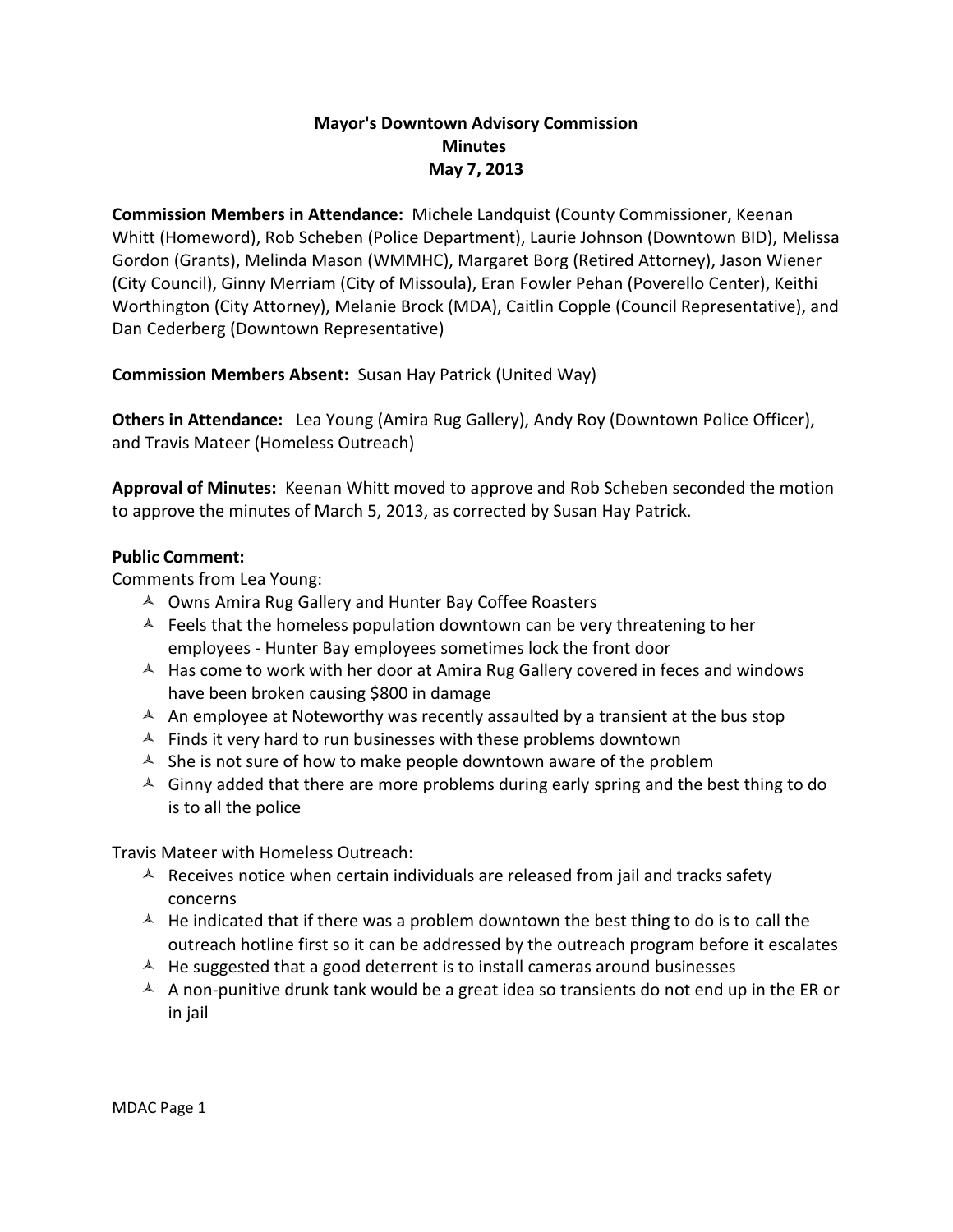Other comments from the Commission:

- $\triangle$  Missoula Downtown Association will come to downtown businesses with a power washer for a fee – business owners should be made aware of this service
- $\sim$  Owners need to remind their employees to not guess when to call 911, just call so the police are made aware of the problem
- $\triangle$  Currently the only resource the city has for these issues is jail, but with detoxing this can become a liability for the city
- $\triangle$  Quality of life officers will be used to saturate the downtown and the issues discussed will be their focus – it however may only happen this year
- $\overline{A}$  The biggest issue out there is alcoholism and not homelessness, there is no solid addiction treatment for those without income even if they want to be helped
- $\triangle$  There is a gap in patrols downtown in late winter to early spring
- $\triangle$  There will be radio spots in the near future targeting college students since they seem to be the ones giving money to transients and not discourage panhandling – this will also extend into fall orientation for students

Andy Roy – Downtown Police Officer:

- $\lambda$  There is more frustration from business owners than he expected
- $\triangle$  The majority of problems downtown do not involve the homeless, they involve transients who choose the lifestyle and do not respect themselves or anyone else
- $\triangle$  Officer Roy endeavors to set boundaries and if the boundary is crossed they know they will be arrested
- $\uparrow$  Would like to see a tweak in the ordinance regarding the blocking of sidewalks
- $\triangle$  The job downtown should start in March and be managed by two people instead of one

## **Committee Updates:**

- $\triangleright$  Human Services Jason Wiener and Susan Hay Patrick
	- <sup> $\triangle$ </sup> 10-Year Plan Update
		- ◆ Currently the plan was being moved toward implementation, the City and County both adopted it
		- Alcohol is a major issue; however it is not currently addressed in the 10-Year Plan. The Human Services Committee will be working on the issue in the future.
		- $\blacklozenge$  They want to expand the working group of stakeholders to bounce ideas off of
		- $\blacklozenge$  They hope to have the new coordinator hired by July  $1^{st}$  this person will work at United Way – the County CAO, the City CAO, and United Way will equally supervise – the position will be paid with grant money
		- $\blacklozenge$  The sub-committee hopes to have private funding along with government funding for the program